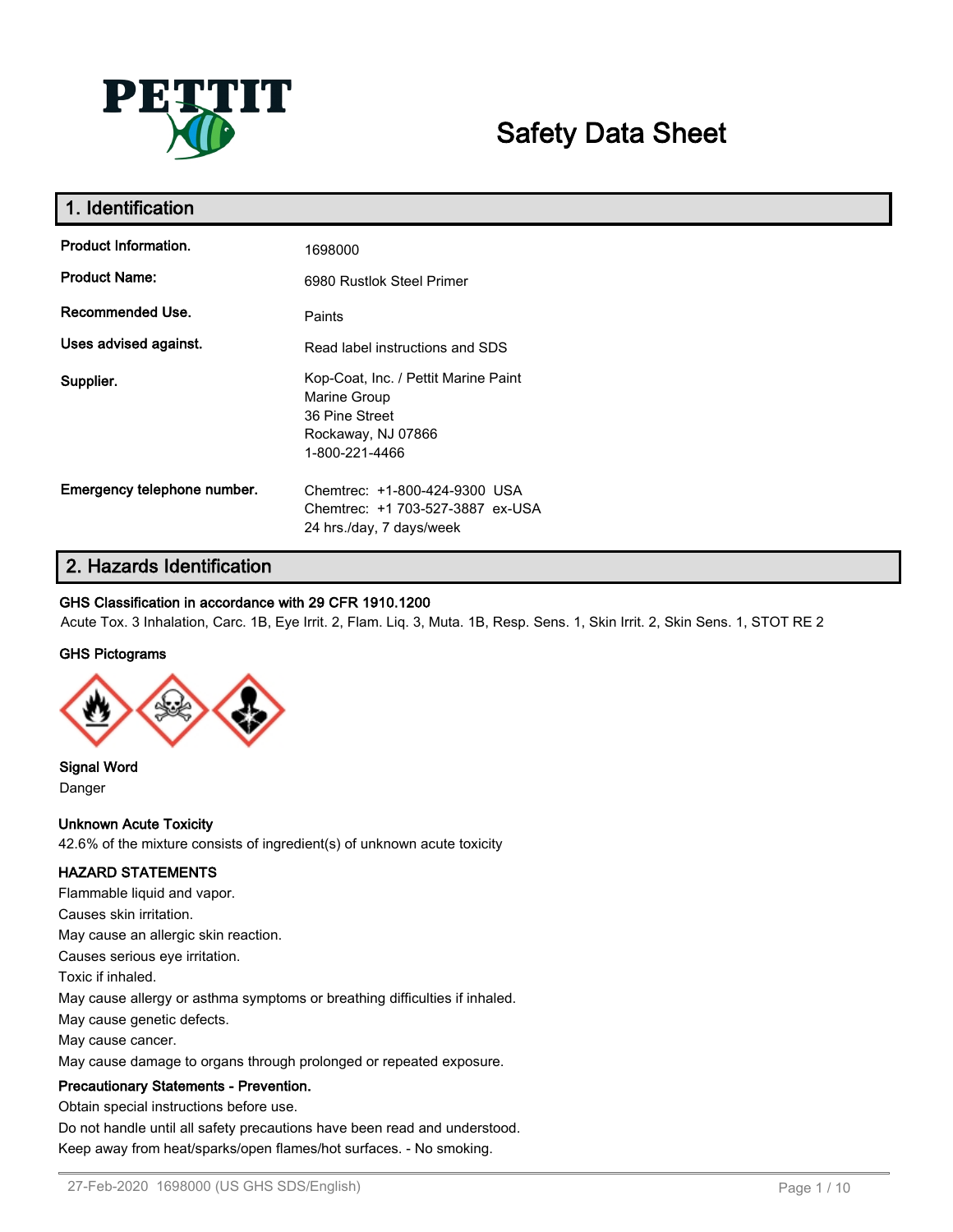Ground/bond container and receiving equipment.

Use explosion-proof electrical/ventilating/lighting/equipment.

Use only non-sparking tools.

Take precautionary measures against static discharge.

Do not breathe dust/fume/gas/mist/ vapors/spray.

Wash face and hands and any exposed skin thoroughly after handling.

Use only outdoors or in a well-ventilated area.

Wear protective gloves/protective clothing/eye protection/face protection

In case of inadequate ventilation: Wear respiratory protection.

# **Precautionary Statements - Response.**

If on skin: Wash with plenty of water.

If on skin (or hair): Take off immediately all contaminated clothing. Rinse skin with water/shower.

If inhaled: Remove person to fresh air and keep comfortable for breathing.

If in eyes: Rinse cautiously with water for several minutes. Remove contact lenses, if present and easy to do. Continue rinsing.

If exposed or concerned: Get medical advice/attention.

Get medical advice/attention if you feel unwell.

Specific treatment (If applicable, see label for any additional instructions).

If skin irritation or rash occurs: Get medical advice/attention.

If eye irritation persists: Get medical advice/attention.

If experiencing respiratory symptoms: Call a poison center/doctor.

Take off contaminated clothing and wash it before reuse.

In case of fire: Use  $CO<sub>2</sub>$  dry chemical or foam to extinguish.

# **Precautionary Statements - Storage.**

Store in a well-ventilated place. Keep container tightly closed.

Store in a well-ventilated place. Keep cool.

Store locked up.

# **Precautionary Statements - Disposal.**

Dispose of contents in accordance with local/regional/national/international regulations.

# **3. Composition/Information on Ingredients**

| <b>Chemical Name</b>                       | CAS-No.       | <u>Wt. %</u> |
|--------------------------------------------|---------------|--------------|
| Petroleum distillates, light aromatic      | 64742-95-6    | $10 - 25$    |
| Aluminium powder                           | 7429-90-5     | $10 - 25$    |
| 1,2,4-TRIMETHYLBENZENE                     | $95 - 63 - 6$ | $10 - 25$    |
| Distillates, petroleum, hydrotreated light | 64742-47-8    | $2.5 - 10$   |
| 4,4-METHYLENE BIS(PHENYLISOCYANATE)        | 101-68-8      | $2.5 - 10$   |
| Ethyl Orthoformate                         | 122-51-0      | $2.5 - 10$   |
| POLYMETHYLENE POLYPHENYL ISOCYANATE        | 9016-87-9     | $1.0 - 2.5$  |
| Diphenylmethane Diisocyanate               | 26447-40-5    | $1.0 - 2.5$  |
| <b>XYLENE</b>                              | 1330-20-7     | $0.1 - 1.0$  |
| Benzene, (1-methylethyl)-                  | $98 - 82 - 8$ | $0.1 - 1.0$  |

The exact percentage (concentration) of composition has been withheld as a trade secret.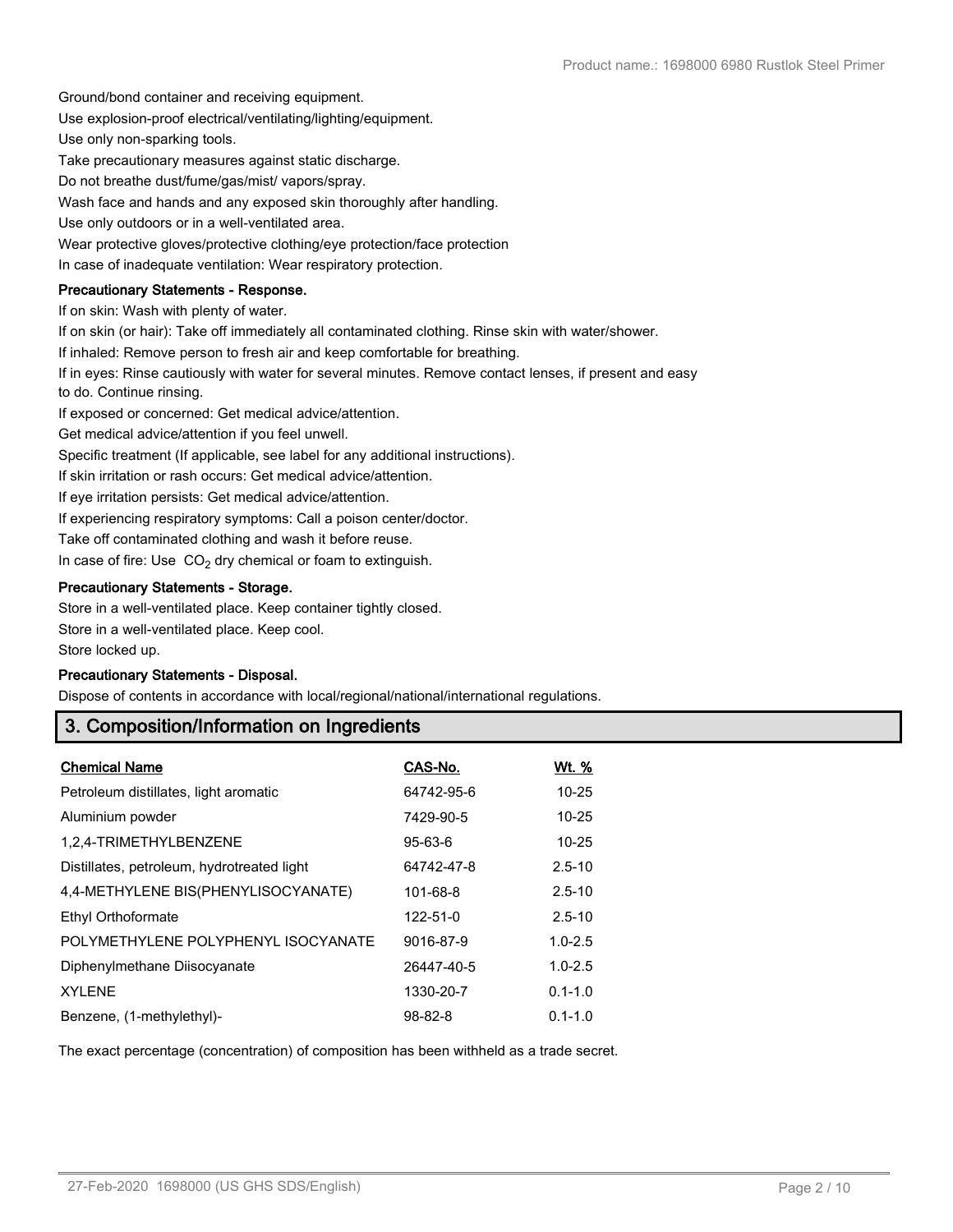# **4. First-aid Measures**

# **Description of first-aid measures.**

# **General advice.**

Move victim to a safe isolated area. When symptoms persist or in all cases of doubt seek medical advice. Call a poison control center or doctor for treatment advice.

# **Inhalation.**

Move to fresh air. Apply artificial respiration if victim is not breathing. Call a poison control center or doctor for treatment advice.

# **Skin contact.**

Wash off immediately with soap and plenty of water. Remove all contaminated clothes and shoes. Remove and wash contaminated clothing before re-use. Call a poison control center or doctor for treatment advice.

#### **Eye contact.**

Immediately flush with plenty of water. After initial flushing, remove any contact lenses and continue flushing for at least 15 minutes. Call a poison control center or doctor for treatment advice.

#### **Ingestion.**

Do not induce vomiting unless directed to do so by a physician or poison control center. Never give anything by mouth to an unconscious person. If swallowed, call a poison control center or doctor immediately.

#### **Symptoms.**

See Section 2 and Section 11, Toxicological effects for description of potential symptoms.

# **Notes to physician.**

Treat symptomatically.

# **5. Fire-fighting Measures**

# **Extinguishing media.**

# **Suitable extinguishing media.**

Use:. Dry powder. Alcohol-resistant foam. Carbon dioxide (CO<sub>2</sub>). Water may be used to cool and prevent the rupture of containers that are exposed to the heat from a fire.

# **Extinguishing media which shall not be used for safety reasons.**

Water may be unsuitable for extinguishing fires.

# **Special hazards arising from the substance or mixture.**

Vapors may travel to areas away from work site before igniting/flashing back to vapor source. Thermal decomposition can lead to release of irritating and toxic gases and vapors. Most vapors are heavier than air. Vapors may spread along ground and collect in low or confined areas (sewers, basements, tanks). Vapors may travel to source of ignition and flash back. Air/vapor mixtures may explode when ignited. Containers may explode when heated.

# **Advice for firefighters.**

Evacuate personnel to safe areas.As in any fire, wear self-contained breathing apparatus pressure-demand, MSHA/NIOSH (approved or equivalent) and full protective gear.

# **6. Accidental Release Measures**

# **Personal precautions, protective equipment and emergency procedures.**

#### **Personal precautions.**

Avoid contact with skin, eyes and clothing. Ensure adequate ventilation, especially in confined areas. All equipment used when handling the product must be grounded. Eliminate all ignition sources (no smoking, flares, sparks or flames in immediate area). Wear protective gloves/clothing and eye/face protection. Stop all work that requires a naked flame, stop all vehicles, stop all machines and equipment that may cause sparks or flames. Do not breathe vapors or spray mist. Avoid exceeding of the given occupational exposure limits (see section 8). Thoroughly decontaminate all protective equipment after use.

# **Advice for emergency responders.**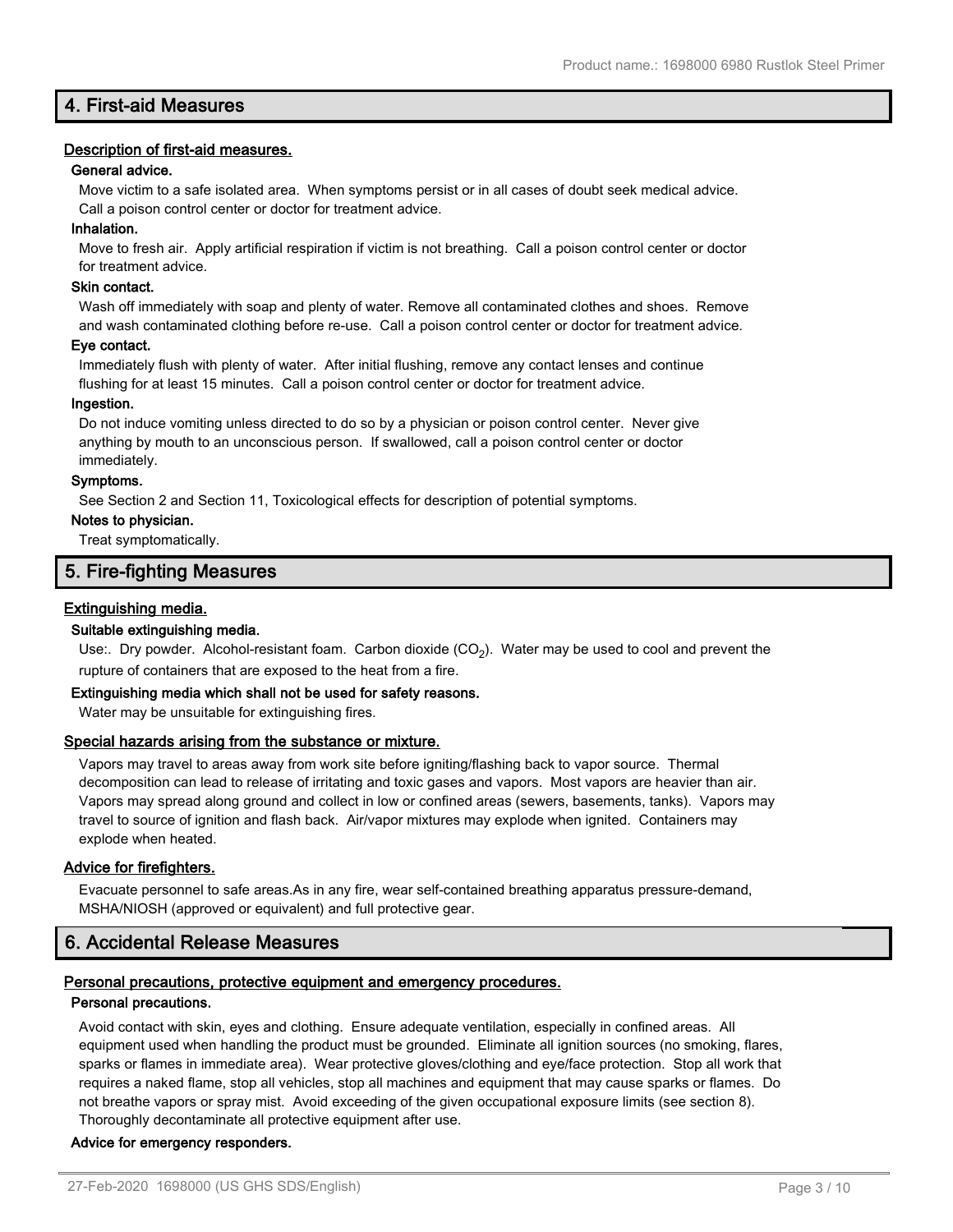Refer to protective measures listed in sections 7 and 8. Use personal protection recommended in Section 8.

#### **Environmental precautions.**

Prevent further leakage or spillage if safe to do so. Do not allow material to contaminate ground water system. Prevent entry into waterways, sewers, basements or confined areas. See Section 12 for additional Ecological information.

# **Methods and materials for containment and cleaning up.**

# **Methods for Containment.**

Absorb with earth, sand or other non-combustible material and transfer to containers for later disposal. Prevent further leakage or spillage if safe to do so. Pick up and transfer to properly labeled containers. Clean contaminated surface thoroughly. Ground and bond containers when transferring material. Take precautionary measures against static discharges. Use personal protective equipment. Remove all sources of ignition.

#### **Methods for cleaning up.**

Prevent further leakage or spillage if safe to do so. Keep away from open flames, hot surfaces and sources of ignition. Keep in suitable and closed containers for disposal. All equipment used when handling the product must be grounded. Keep combustibles (wood, paper, oil, etc) away from spilled material. Ventilate the area. Use personal protective equipment as required. Shut off ignition sources; including electrical equipment and flames. Clean contaminated objects and areas thoroughly while observing environmental regulations. Never return spills in original containers for re-use.

#### **Reference to other sections.**

See section 8 for more information.

# **7. Handling and Storage**

# **Conditions for safe storage, including any incompatibilities.**

# **Advice on safe handling.**

Avoid contact with skin, eyes and clothing. Handle in accordance with good industrial hygiene and safety practice. Keep away from open flames, hot surfaces and sources of ignition. Take precautionary measures against static discharges. Do not breathe vapors or spray mist. Use according to package label instructions. Do not pressurize, cut, weld, braze, solder, drill, grind, or expose container to heat, flame, sparks, static electricity, or other sources of ignition. Wash hands before breaks and immediately after handling the product. Ground and bond containers when transferring material. All equipment used when handling the product must be grounded.

#### **Hygiene measures.**

Handle in accordance with good industrial hygiene and safety practice for diagnostics. Do not eat, drink or smoke when using this product. Remove and wash contaminated clothing before re-use. Avoid contact with skin, eyes and clothing. Wash hands before breaks and immediately after handling the product.

#### **Storage Conditions.**

Keep container closed when not in use. Keep in properly labeled containers. Keep containers tightly closed in a dry, cool and well-ventilated place. Store in accordance with local regulations. Keep from freezing. Keep away from food, drink and animal feedingstuffs. Keep away from heat, hot surfaces, sparks, open flames and other ignition sources. No smoking.

# **8. Exposure Controls/Personal Protection**

| <b>Ingredients with Occupational Exposure Limits</b> |                      |                       |                     |                         |
|------------------------------------------------------|----------------------|-----------------------|---------------------|-------------------------|
| <b>Chemical Name</b>                                 | <b>ACGIH TLV-TWA</b> | <b>ACGIH-TLV STEL</b> | <b>OSHA PEL-TWA</b> | <b>OSHA PEL-CEILING</b> |
| Aluminium powder                                     | 1 mg/m $3$           | N.E.                  | 15 mg/m $3$         | N.E.                    |
| 4,4-METHYLENE BIS                                    | $0.005$ ppm          | N.E.                  | N.E.                | $0.02$ ppm              |
| (PHENYLISOCYANATE)                                   |                      |                       |                     |                         |
| Diphenylmethane Diisocyanate                         | N.E.                 | N.E.                  | N.E.                | $0.02$ ppm              |
| <b>XYLENE</b>                                        | $100$ ppm            | $150$ ppm             | $100$ ppm           | N.E.                    |
| Benzene, (1-methylethyl)-                            | 50 ppm               | N.E.                  | 50 ppm              | N.E.                    |

**TLV = Threshold Limit Value TWA = Time Weighted Average PEL = Permissible Exposure Limit STEL = Short-Term Exposure Limit N.E. = Not Established**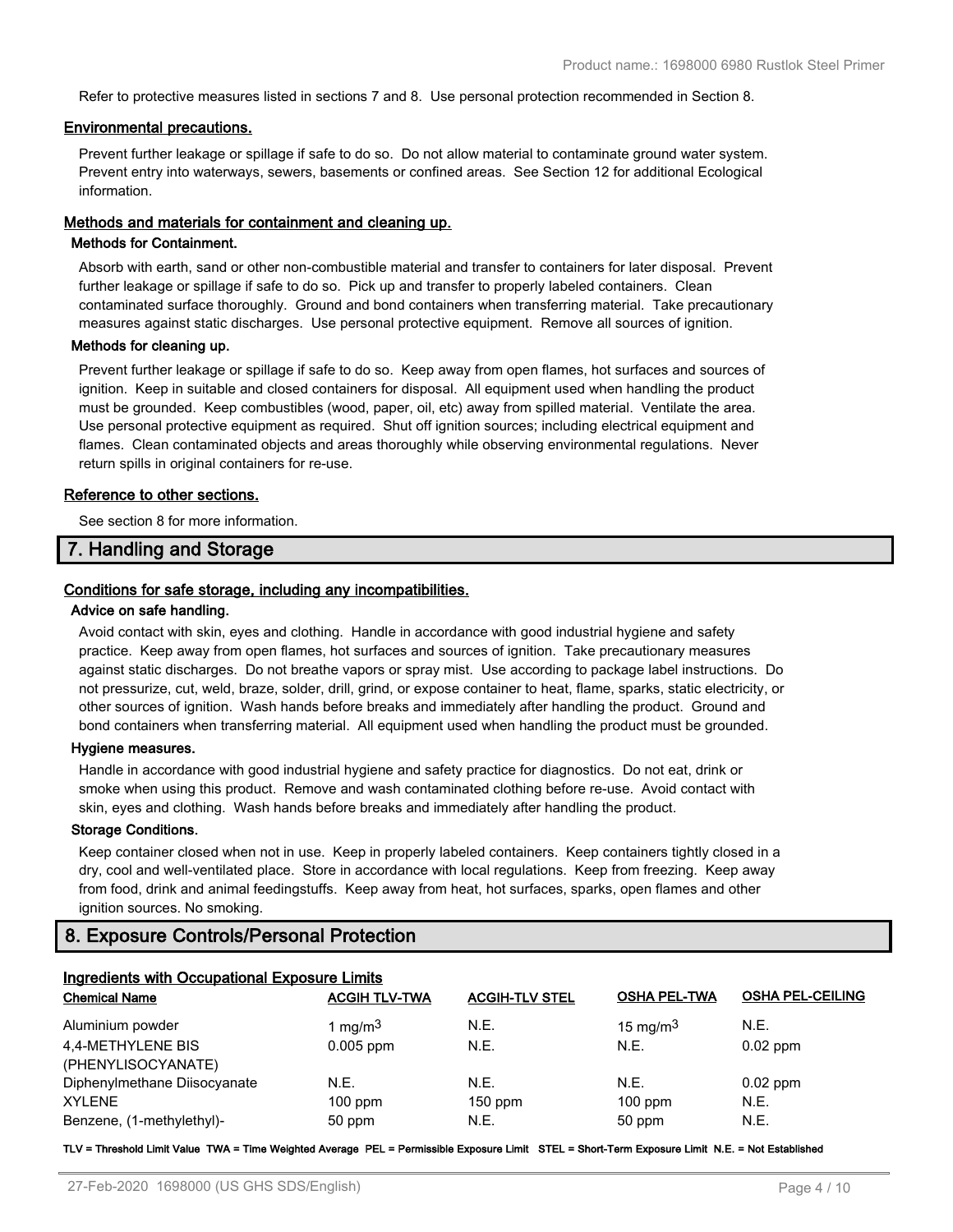# **Engineering Measures.**

Ensure adequate ventilation, especially in confined areas. Apply technical measures to comply with the occupational exposure limits.

#### **Personal protective equipment.**

# **Eye/Face Protection.**

If splashes are likely to occur, wear:. Face-shield. Safety glasses with side-shields. Tightly fitting safety goggles.

#### **Skin and body protection.**

Use:. Long sleeved clothing. Protective shoes or boots. Solvent-resistant gloves. Solvent-resistant apron and boots. Wear impervious gloves and/or clothing if needed to prevent contact with the material. Gloves must be inspected prior to use. Please observe the instructions regarding permeability and breakthrough time which are provided by the supplier of the gloves. Also take into consideration the specific local conditions under which the product is used, such as the danger of cuts, abrasion. Remove and wash contaminated clothing before re-use.

#### **Respiratory protection.**

In case of inadequate ventilation wear respiratory protection. If exposure limits are exceeded or irritation is experienced, respiratory protection should be worn. Respiratory protection must be provided in accordance with current local regulations.

# **9. Physical and chemical properties.**

#### **Information on basic physical and chemical properties.**

| <b>Physical state</b>                     | Liquid                       |
|-------------------------------------------|------------------------------|
| Appearance                                | No Information               |
| Color                                     | Aluminum                     |
| Odor                                      | Hydrocarbon-like             |
| <b>Odor Threshold</b>                     | No Information               |
| рH                                        | No Information               |
| Melting/freezing point., °C (°F)          | No Information               |
| Flash Point., °C (°F)                     | 28 (82.40)                   |
| Boiling point/boiling range., °C (°F)     | 138 - 2,467 (280.4 - 4472.6) |
| <b>Evaporation rate</b>                   | No Information Available     |
| Explosive properties.                     | No Information               |
| Vapor pressure.                           | No Information               |
| Vapor density.                            | No Information               |
| Specific Gravity. (g/cm <sup>3</sup> )    | 1.072                        |
| Water solubility.                         | No Information               |
| Partition coefficient.                    | No Information               |
| Autoignition temperature., °C             | No Information               |
| Decomposition Temperature °C.             | No Information               |
| Viscosity, kinematic.                     | $22 \text{ mm}$ 2/s          |
| Other information.                        |                              |
| Volatile organic compounds (VOC) content. | 467                          |
| Density, Ib/gal                           | 8.926                        |
|                                           |                              |

# **10. Stability and Reactivity**

#### **Reactivity.**

Stable under normal conditions.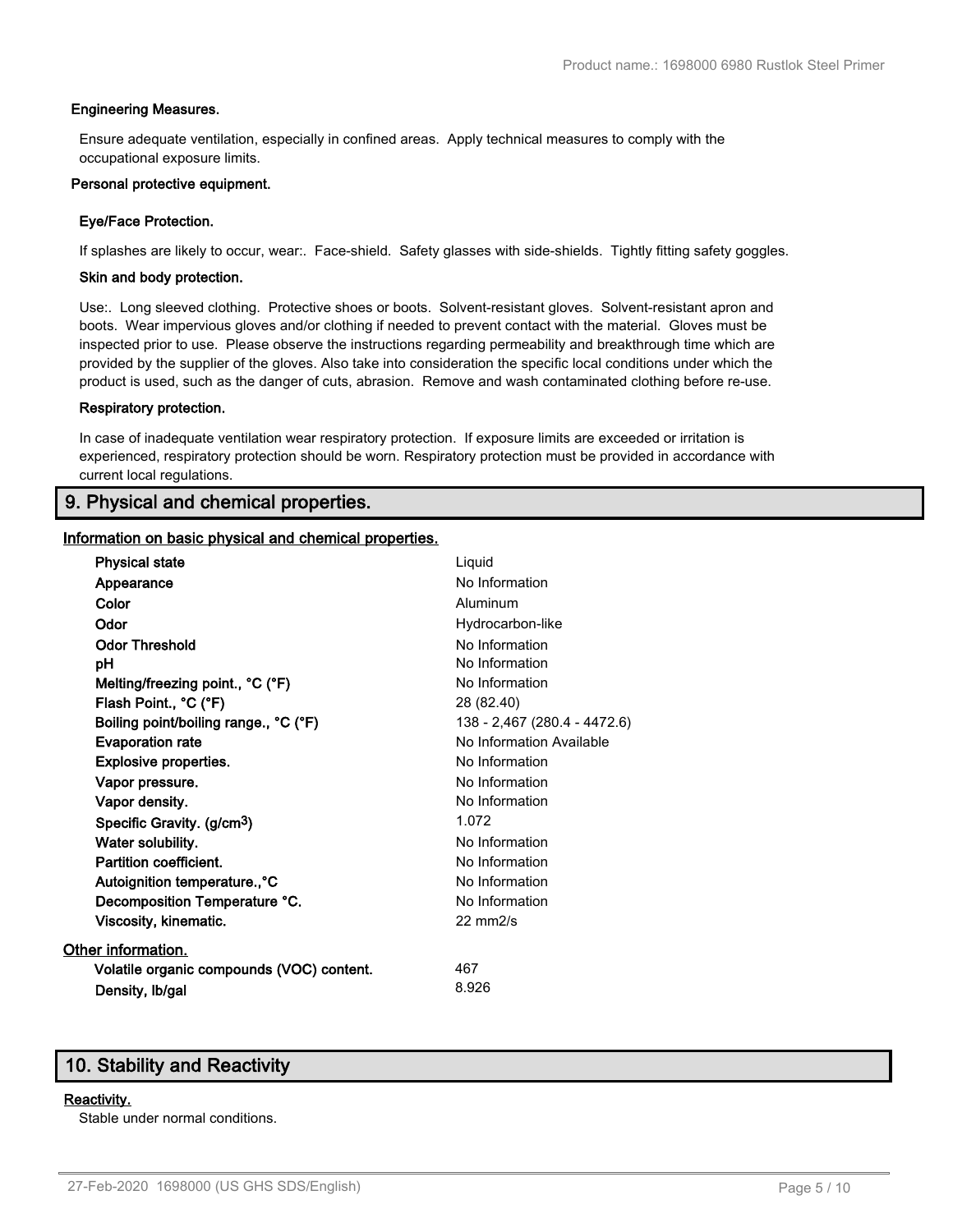# **Chemical stability.**

Stable under recommended storage conditions.

# **Possibility of hazardous reactions.**

None known based on information supplied.

# **Conditions to Avoid.**

Heat (temperatures above flash point), sparks, ignition points, flames, static electricity. Keep away from heat and sources of ignition. Do not freeze.

# **Incompatible Materials.**

None known based on information supplied.

# **Hazardous Decomposition Products.**

Thermal decomposition can lead to release of irritating gases and vapours. Possible formation of carbon oxides, nitrogen oxides, and hazardous organic compounds.

|                                                            | 11. Toxicological Information                                                 |                                 |                  |                        |                          |
|------------------------------------------------------------|-------------------------------------------------------------------------------|---------------------------------|------------------|------------------------|--------------------------|
|                                                            | Information on toxicological effects.                                         |                                 |                  |                        |                          |
| Acute toxicity.                                            |                                                                               |                                 |                  |                        |                          |
| <b>Product Information</b>                                 |                                                                               |                                 |                  |                        |                          |
| No Information                                             |                                                                               |                                 |                  |                        |                          |
|                                                            | The following values are calculated based on chapter 3.1 of the GHS document. |                                 |                  |                        |                          |
| ATEmix (oral)                                              |                                                                               | 27,239.2 mg/kg<br>7,026.7 mg/kg |                  |                        |                          |
| <b>ATEmix (dermal)</b>                                     | ATEmix (inhalation - vapor)                                                   | 4.63 mg/l                       |                  |                        |                          |
| <b>Component Information.</b>                              |                                                                               |                                 |                  |                        |                          |
| CAS-No.                                                    | <b>Chemical Name</b>                                                          |                                 | LD50 Oral        | LD50 Dermal            | <b>LC50 Inhalation</b>   |
| 64742-95-6                                                 | Petroleum distillates, light aromatic                                         |                                 | 8400 mg/kg Rat   | >2000 mg/kg            | 3400 ppm Rat (Gas/Mist)  |
|                                                            |                                                                               |                                 |                  | Rabbit                 |                          |
| $95 - 63 - 6$                                              | 1,2,4-TRIMETHYLBENZENE                                                        |                                 | 3280 mg/kg Rat   | >3160 mg/kg<br>Rabbit  | 18 mg/L Rat (Vapor)      |
| 101-68-8                                                   | 4,4-METHYLENE BIS<br>(PHENYLISOCYANATE)                                       |                                 | 31600 mg/kg Rat  | N.I.                   | .4 mg/L Rat (Vapor)      |
| 122-51-0                                                   | Ethyl Orthoformate                                                            |                                 | 7060 mg/kg Rat   | N.I.                   | N.I.                     |
| 9016-87-9                                                  | POLYMETHYLENE POLYPHENYL<br><b>ISOCYANATE</b>                                 |                                 | 49000 mg/kg Rat  | >9400 mg/kg<br>Rabbit  | N.I.                     |
| 26447-40-5                                                 | Diphenylmethane Diisocyanate                                                  |                                 | >10000 mg/kg Rat | >10000 mg/kg<br>Rabbit | N.I.                     |
| 1330-20-7                                                  | <b>XYLENE</b>                                                                 |                                 | 3500 mg/kg Rat   | >4350 mg/kg<br>Rabbit  | 29.08 mg/L Rat (Vapor)   |
| $98 - 82 - 8$                                              | Benzene, (1-methylethyl)-                                                     |                                 | 1400 mg/kg Rat   | 1474 mg/kg<br>Rabbit   | >3577 ppm Rat (Gas/Mist) |
|                                                            | $N.I. = No Information$                                                       |                                 |                  |                        |                          |
| <b>Skin corrosion/irritation.</b><br><b>SKIN IRRITANT.</b> |                                                                               |                                 |                  |                        |                          |
| Eye damage/irritation.<br>No Information                   |                                                                               |                                 |                  |                        |                          |
| No Information                                             | Respiratory or skin sensitization.                                            |                                 |                  |                        |                          |

#### **Ingestion.**

May be harmful if swallowed.

**Germ cell mutagenicity.** No Information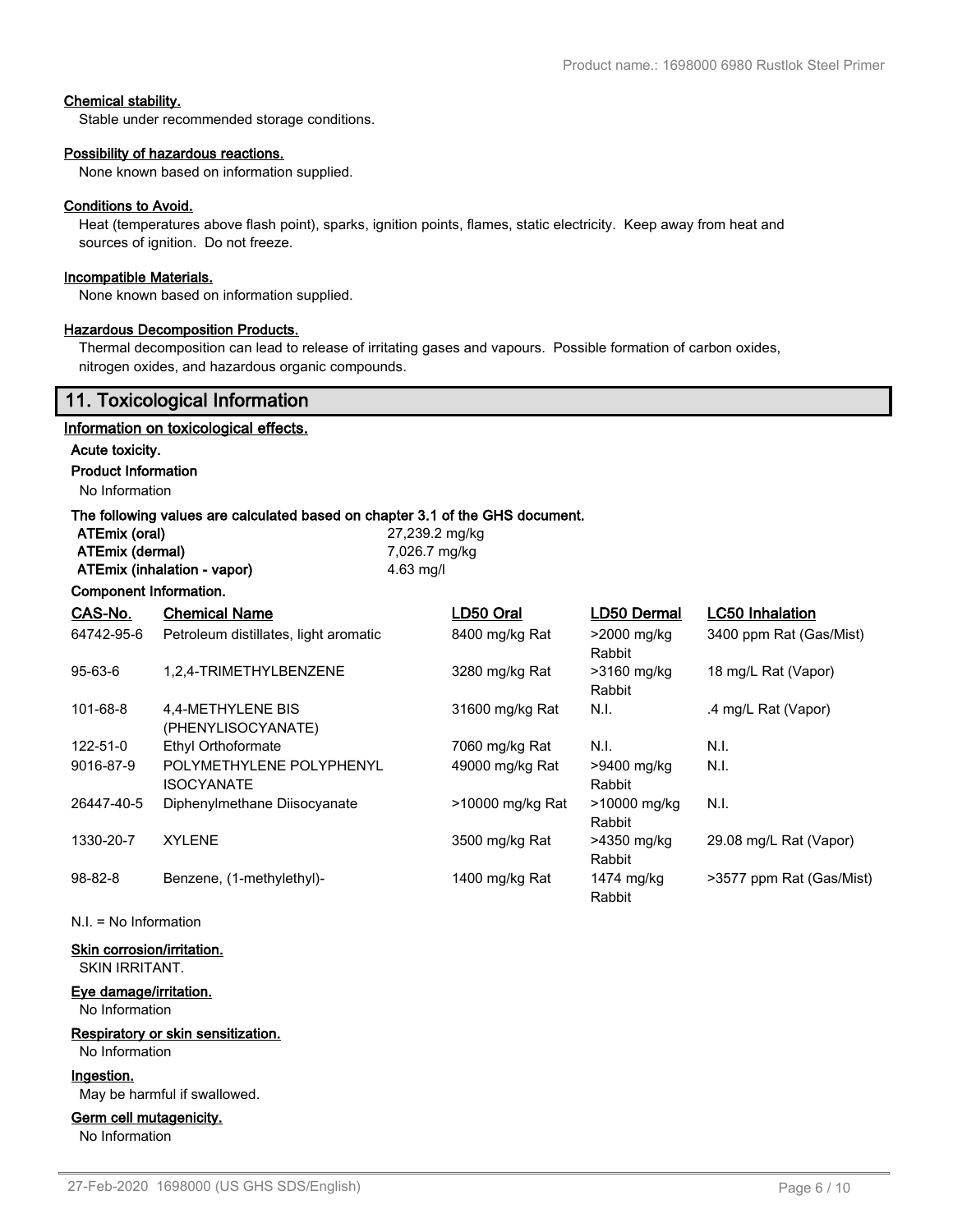Carcinogen

# **Carcinogenicity.**

No Information

| CAS-No.       | <b>Chemical Name</b>                          | <b>IARC</b>          | <b>NTP</b>               | <b>OSHA</b>              |
|---------------|-----------------------------------------------|----------------------|--------------------------|--------------------------|
| 101-68-8      | 4,4-METHYLENE BIS<br>(PHENYLISOCYANATE)       | <b>IARC Group 3</b>  | $\overline{\phantom{0}}$ |                          |
| 9016-87-9     | POLYMETHYLENE POLYPHENYL<br><b>ISOCYANATE</b> | IARC Group 3         |                          |                          |
| 26447-40-5    | Diphenylmethane Diisocyanate                  | IARC Group 3         |                          |                          |
| 1330-20-7     | <b>XYLENE</b>                                 | <b>IARC Group 3</b>  | $\overline{\phantom{0}}$ |                          |
| $98 - 82 - 8$ | Benzene, (1-methylethyl)-                     | <b>IARC Group 2B</b> | NTP Reasonally           | $\overline{\phantom{0}}$ |
|               |                                               |                      | Anticipated to be        |                          |
|               |                                               |                      | Human                    |                          |

# **Reproductive toxicity.**

No Information

# **Specific target organ systemic toxicity (single exposure).**

No Information

# **Specific target organ systemic toxicity (repeated exposure).**

May cause damage to organs through prolonged or repeated exposure.

# **Aspiration hazard.**

No Information

# **Primary Route(s) of Entry**

No Information

# **12. Ecological Information**

# **Toxicity.**

26.36% of the mixture consists of ingredient(s) of unknown aquatic toxicity

# **Ecotoxicity effects.**

| <b>Chemical Name</b>                                        | <b>Toxicity to algae</b> | Toxicity to fish                                                                                                                                                                                                                                                                                                                                                                                                                                                                                        | Toxicity to daphnia and other<br>aquatic invertebrates                        |
|-------------------------------------------------------------|--------------------------|---------------------------------------------------------------------------------------------------------------------------------------------------------------------------------------------------------------------------------------------------------------------------------------------------------------------------------------------------------------------------------------------------------------------------------------------------------------------------------------------------------|-------------------------------------------------------------------------------|
| Petroleum distillates, light<br>aromatic<br>64742-95-6      |                          | LC50 96 h Oncorhynchus mykiss<br>9.22 mg/L                                                                                                                                                                                                                                                                                                                                                                                                                                                              | EC50 48 h Daphnia magna 6.14<br>mg/L                                          |
| 1,2,4-TRIMETHYLBENZENE<br>$95-63-6$                         |                          | 7.19 - 8.28 mg/L                                                                                                                                                                                                                                                                                                                                                                                                                                                                                        | LC50 96 h Pimephales promelas EC50 48 h Daphnia magna 6.14<br>mq/L            |
| Distillates, petroleum,<br>hydrotreated light<br>64742-47-8 |                          | LC50 96 h Pimephales promelas<br>45 mg/L, LC50 96 h Lepomis<br>macrochirus 2.2 mg/L, LC50 96 h<br>Oncorhynchus mykiss 2.4 mg/L                                                                                                                                                                                                                                                                                                                                                                          |                                                                               |
| <b>XYLENE</b><br>1330-20-7                                  |                          | LC50 96 h Pimephales promelas<br>13.4 mg/L, LC50 96 h<br>Oncorhynchus mykiss 2.661 -<br>4.093 mg/L, LC50 96 h<br>Oncorhynchus mykiss 13.5 -<br>17.3 mg/L, LC50 96 h Lepomis<br>macrochirus 13.1 - 16.5 mg/L,<br>LC50 96 h Lepomis macrochirus<br>19 mg/L, LC50 96 h Lepomis<br>macrochirus 7.711 - 9.591 mg/L,<br>LC50 96 h Pimephales promelas<br>23.53 - 29.97 mg/L, LC50 96 h<br>Cyprinus carpio 780 mg/L, LC50<br>96 h Cyprinus carpio >780 mg/L,<br>LC50 96 h Poecilia reticulata<br>$30.26 - 40.$ | EC50 48 h water flea 3.82 mg/L,<br>LC50 48 h Gammarus lacustris<br>$0.6$ mg/L |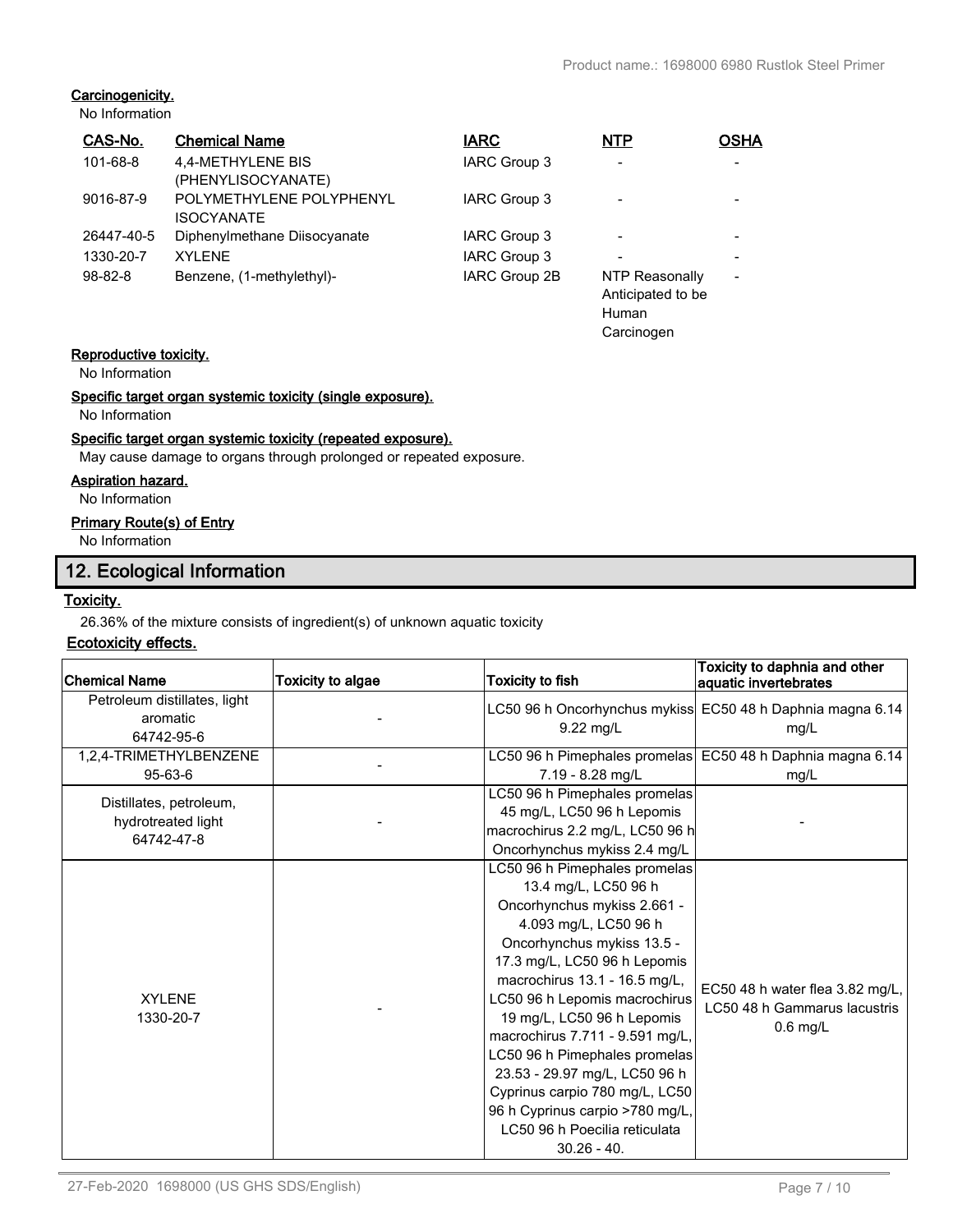| Benzene, (1-methylethyl)-<br>$98-82-8$ | EC50 72 h Pseudokirchneriella<br>subcapitata 2.6 mg/L | LC50 96 h Pimephales promelas<br>6.04 - 6.61 mg/L, LC50 96 h<br>Oncorhynchus mykiss 4.8 mg/L,<br>LC50 96 h Oncorhynchus mykiss | EC50 48 h Daphnia magna 0.6<br>mg/L, EC50 48 h Daphnia magna<br>7.9 - 14.1 mg/L |
|----------------------------------------|-------------------------------------------------------|--------------------------------------------------------------------------------------------------------------------------------|---------------------------------------------------------------------------------|
|                                        |                                                       | 2.7 mg/L, LC50 96 h Poecilia                                                                                                   |                                                                                 |
|                                        |                                                       | reticulata 5.1 mg/L                                                                                                            |                                                                                 |

# **Persistence and degradability.**

No data are available on the product itself.

# **Bioaccumulative potential.**

Discharge into the environment must be avoided.

| CAS-No.       | <b>Chemical Name</b>         | <u>log POW</u> |
|---------------|------------------------------|----------------|
| 95-63-6       | 1,2,4-TRIMETHYLBENZENE       | 3.63           |
| 122-51-0      | Ethyl Orthoformate           | 1.2            |
| 26447-40-5    | Diphenylmethane Diisocyanate | 4.5            |
| 1330-20-7     | <b>XYI FNF</b>               | $2.77 - 3.15$  |
| $98 - 82 - 8$ | Benzene, (1-methylethyl)-    | 3.7            |

# **Mobility in soil.**

No information

# **Other adverse effects.**

No information

# **13. Disposal Considerations**

# **Waste Disposal Guidance.**

Disposal should be in accordance with applicable regional, national and local laws and regulations.

Empty containers should be taken to an approved waste handling site for recycling or disposal.

# **14. Transport Information**

# **DOT**

| <b>Shipping Name:</b><br><b>Hazard Class:</b><br>UN/NA Number:<br><b>Packing Group:</b><br><b>Additional Information:</b> | Paint<br>3<br>1263<br>Ш<br>LTD QTY: This product may be reclassified as "limited quantity" per 49 CFR 173.150 (b)(3) |
|---------------------------------------------------------------------------------------------------------------------------|----------------------------------------------------------------------------------------------------------------------|
| <b>IMDG</b>                                                                                                               |                                                                                                                      |
| <b>Proper Shipping Name:</b>                                                                                              | Paint                                                                                                                |
| <b>Hazard Class:</b>                                                                                                      |                                                                                                                      |

# **IATA**

| Proper Shipping Name: UN1263, Paint |   |
|-------------------------------------|---|
| <b>Hazard Class:</b>                | 3 |
| Packing Group:                      | Ш |

**UN Number:** 1263 **Packing Group:** III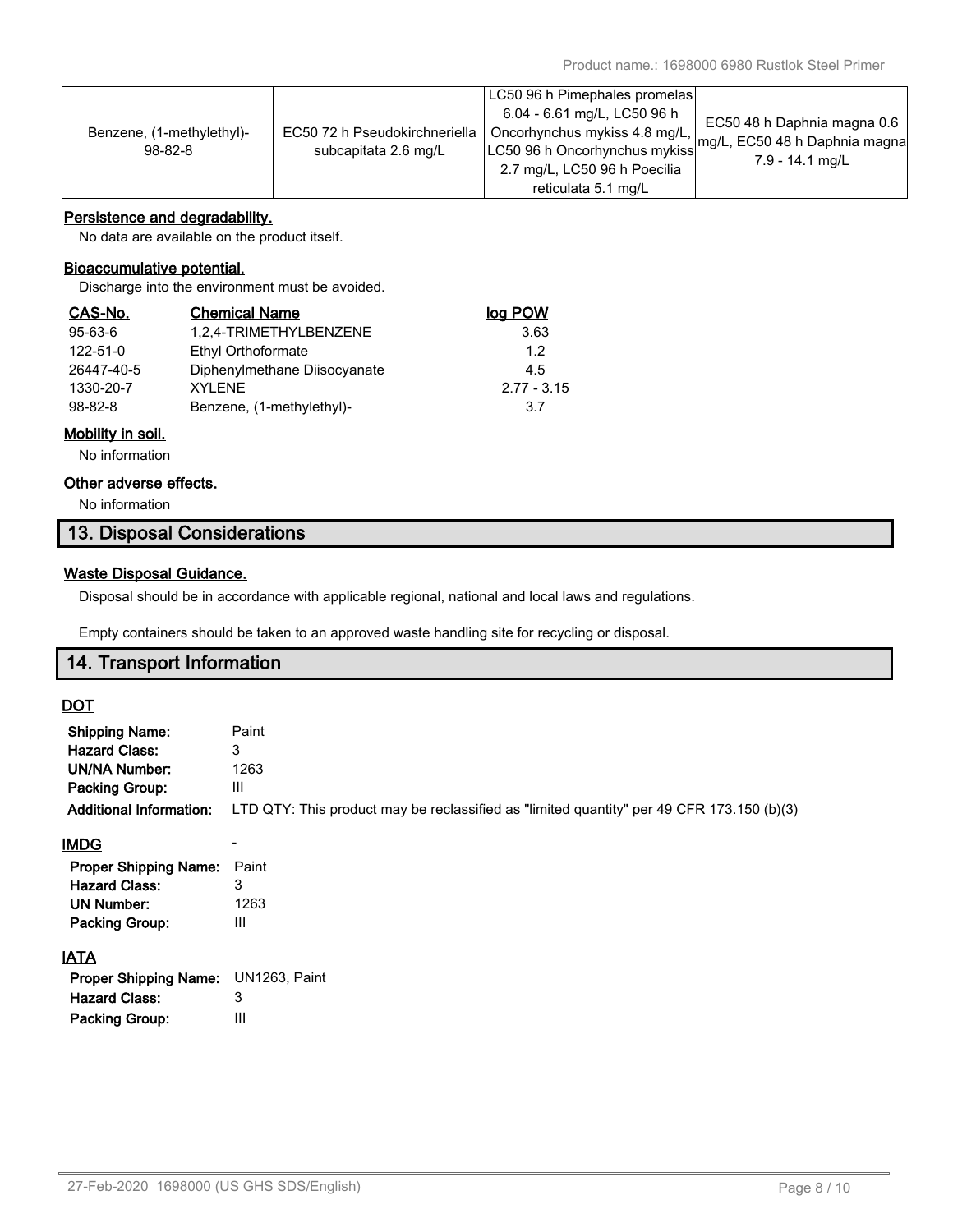# **15. Regulatory Information**

# **International Inventories:**

| TSCA                 | Complies                                                                                          |
|----------------------|---------------------------------------------------------------------------------------------------|
| DSL                  |                                                                                                   |
| <b>DSL/NDSL</b>      |                                                                                                   |
| <b>EINECS/ELINCS</b> |                                                                                                   |
| <b>ENCS</b>          |                                                                                                   |
| <b>IECSC</b>         |                                                                                                   |
| <b>KECI</b>          |                                                                                                   |
| <b>PICCS</b>         |                                                                                                   |
| <b>AICS</b>          |                                                                                                   |
| <b>NZIoC</b>         |                                                                                                   |
| TCSI                 |                                                                                                   |
| <b>TSCA</b>          | United States Toxic Substances Control Act Section 8(b) Inventory.                                |
| <b>DSL</b>           | Canadian Domestic Substances List.                                                                |
| <b>DSL/NDSL</b>      | Canadian Domestic Substances List/Canadian Non-Domestic Substances List                           |
| <b>EINECS/ELINCS</b> | European Inventory of Existing Chemical Substances/European List of Notified Chemical Substances. |
| <b>ENCS</b>          | Japan Existing and New Chemical Substances.                                                       |
| <b>IECSC</b>         | China Inventory of Existing Chemical Substances.                                                  |
| <b>KECL</b>          | Korean Existing and Evaluated Chemical Substances.                                                |
| <b>PICCS</b>         | Philippines Inventory of Chemicals and Chemical Substances.                                       |
| <b>AICS</b>          | Australian Inventory of Chemical Substances.                                                      |
| <b>NZIoC</b>         | New Zealand Inventory of Chemicals.                                                               |
| <b>TCSI</b>          | <b>Taiwan Chemical Substance Inventory</b>                                                        |

# **U.S. Federal Regulations:**

# **SARA SECTION 313:**

This product contains the following substances subject to the reporting requirements of Section 313 of Title III of the Superfund Amendment and Reauthorization Act of 1986 and 40 CFR part 372: .

| <b>Chemical Name</b>                         | CAS-No.       | <b>Weight Percent</b> |
|----------------------------------------------|---------------|-----------------------|
| Aluminium powder                             | 7429-90-5     | $10 - 25$             |
| 1.2.4-TRIMETHYLBENZENE                       | $95 - 63 - 6$ | $10 - 25$             |
| 4,4-METHYLENE BIS(PHENYLISOCYANATE) 101-68-8 | $2.5 - 10$    |                       |
| POLYMETHYLENE POLYPHENYL ISOCYANATE 6-87-9   | $1.0 - 2.5$   |                       |
| Benzene, (1-methylethyl)-                    | $98 - 82 - 8$ | $0.1 - 1.0$           |

# **TOXIC SUBSTANCES CONTROL ACT 12(b):**

This product contains the following chemical substances subject to the reporting requirements of TSCA 12(B) if exported from the United States:.

This product does not contain any chemicals that are subject to the reporting requirements of TSCA 12(b).

# **CALIFORNIA PROPOSITION 65 CARCINOGENS**

# WARNING

Warning: The following ingredients present in the product are known to the state of California to cause Cancer:.

# **Chemical Name CAS-No.**

Benzene, (1-methylethyl)-<br>
98-82-8